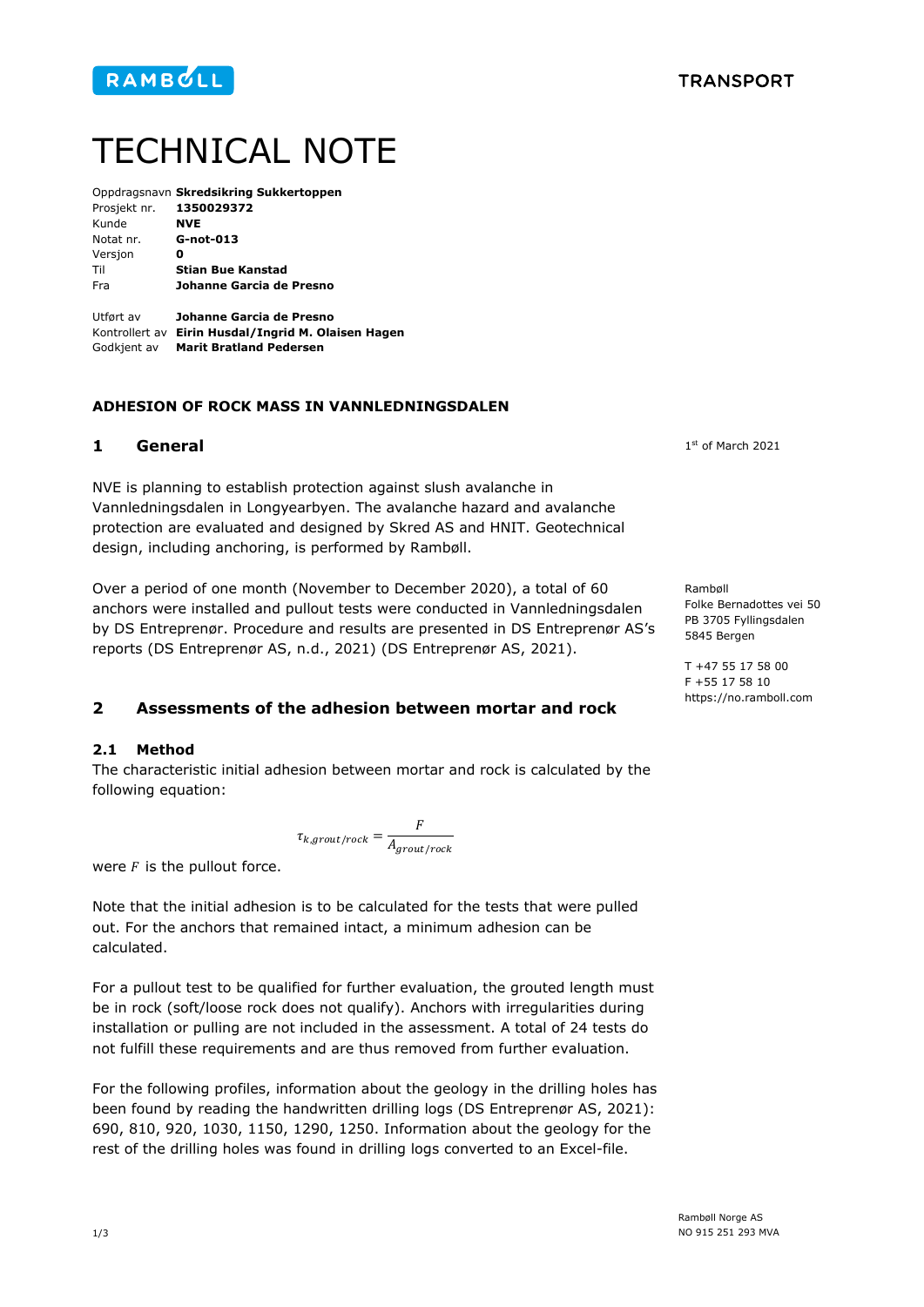

## **2.2 Results**

Of the ten tests that were pulled out, three are deemed valid. For these tests, the initial adhesion is calculated to be 0.95, 1.19 and 1.39 MPa. For the test with an adhesion of 0.95 MPa, the drilling speed suggests that the anchor may have been grouted in rock of poorer quality. This test is still included.

[Figure 1](#page-1-0) shows the minimum adhesion plotted with the grouted length. All the anchors were pulled with appr. the same force. For the anchors that were not pulled to failure, smaller grouted length gives higher calculated adhesion (minimum). This indicate that these anchors were mobilized more than the anchors with higher grouted length. If each anchor was pulled out so that the actual adhesion could be calculated, the plot would likely not show the trend like in [figure 1.](#page-1-0)



<span id="page-1-0"></span>**Figure 1. Adhesion plotted against grouted length.**

## **2.3 Conclusion**

Three of the ten anchors that were pulled out, qualified for further evaluation. These had an initial adhesion of 0.95, 1.19 and 1.37 MPa. The minimum adhesion for the tests that were not pulled out varied between 0.76 MPa and 2.16 MPa. About >85 % of these tests have a minimum adhesion of ca. 1 MPa or more.

At this stage in the project, **the initial adhesion is set to 1.0 MPa,** under the precondition that the grouted length is at least 1.0 m in competent rock.

Anchoring length in concrete constructions with 500 steel is normally 50\*D. For D=40mm steel anchors this gives an anchoring length of min 2.0 m based on the parameter steel/concrete. Therefore, the minimum grouting length is 2.0 m. Due to the permafrost, the anchoring level starts 3.0 m below the terrain. This means that the length of the anchors must be minimum 5.0 m.

As more information is achieved and more assessments done in the future, this value may be adjusted. An evaluation of the necessary anchor lengths must be done when more information about the permanent anchors for the avalanche net is at hand, such as the location, orientation, type of anchor and the maximum forces on the net.